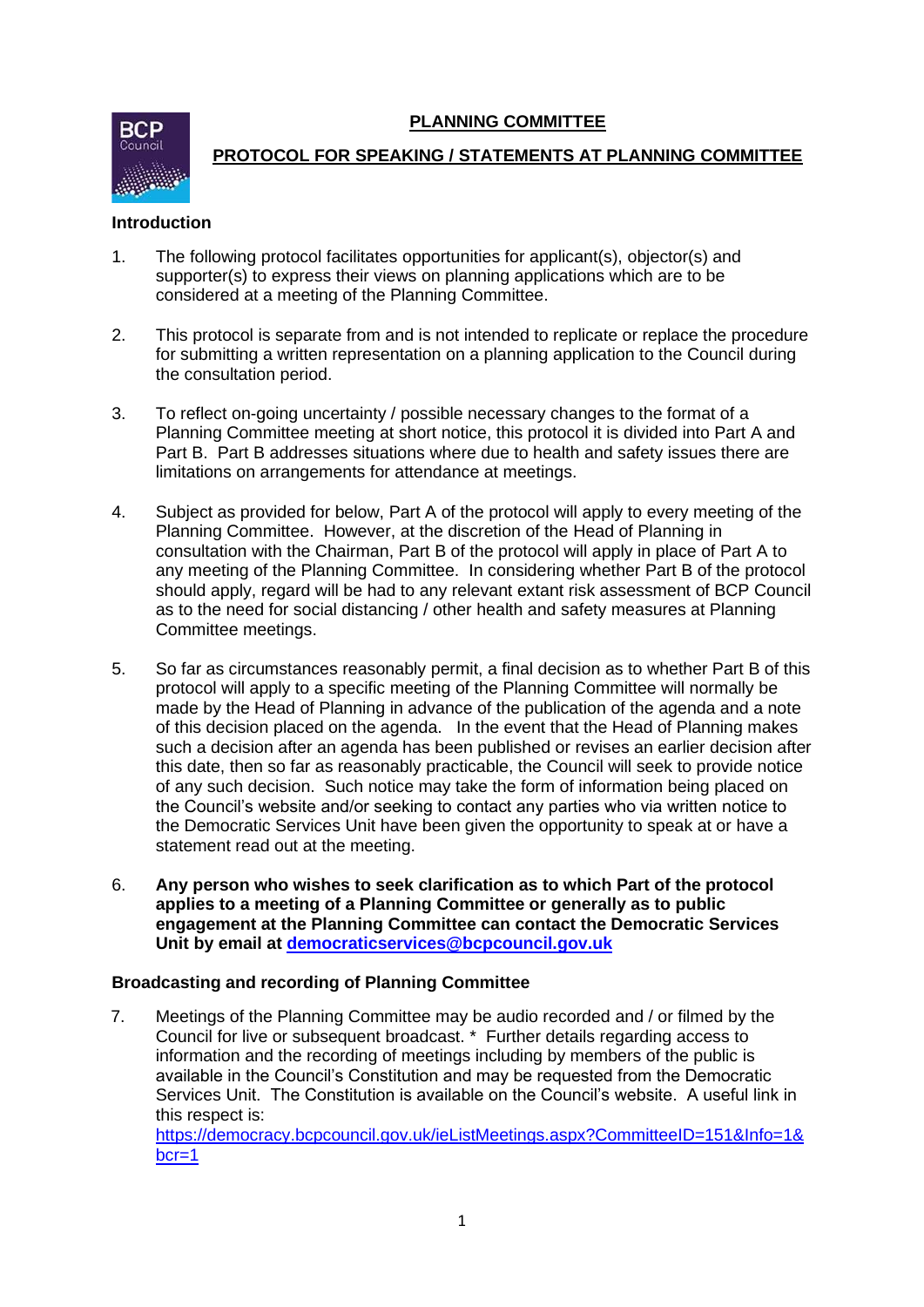## **Call in by a councillor**

8. So far as practicable, any councillor who has referred an application to the Planning Committee for decision will normally be expected to speak at the meeting to explain their reason(s) for the call in.

#### **Order of presentation of an application**

- 9. The running order in which planning applications are heard will normally follow the order as appears on the agenda unless the Planning Committee otherwise determines.
- 10. In considering each application the Committee will usually take contributions in the following order:
	- 10.1 presenting officer(s);
	- 10.2 objector(s);
	- 10.3 applicant(s) /supporter(s);
	- 10.4 councillor who has called in an application / ward councillor(s);
	- 10.5 questions and discussion by voting members of the Planning Committee, which may include points of clarification from officers, leading to a decision.

#### **Guidance on what amounts to a material planning consideration**

11. As at the date of adoption of this protocol, the National Planning Portal provides the following guidance on material planning considerations: "*A material consideration is a matter that should be taken into account in deciding a planning application or on an appeal against a planning decision.*

 *Material considerations can include (but are not limited to):*

- *Overlooking/loss of privacy*
- *Loss of light or overshadowing*
- *Parking*
- *Highway safety*
- *Traffic*
- *Noise*
- *Effect on listed building and conservation area*
- *Layout and density of building*
- *Design, appearance and materials*
- *Government policy*
- *Disabled persons' access*
- *Proposals in the Development Plan*
- *Previous planning decisions (including appeal decisions)*
- *Nature conservation*

*However, issues such as loss of view, or negative effect on the value of properties are not material considerations*."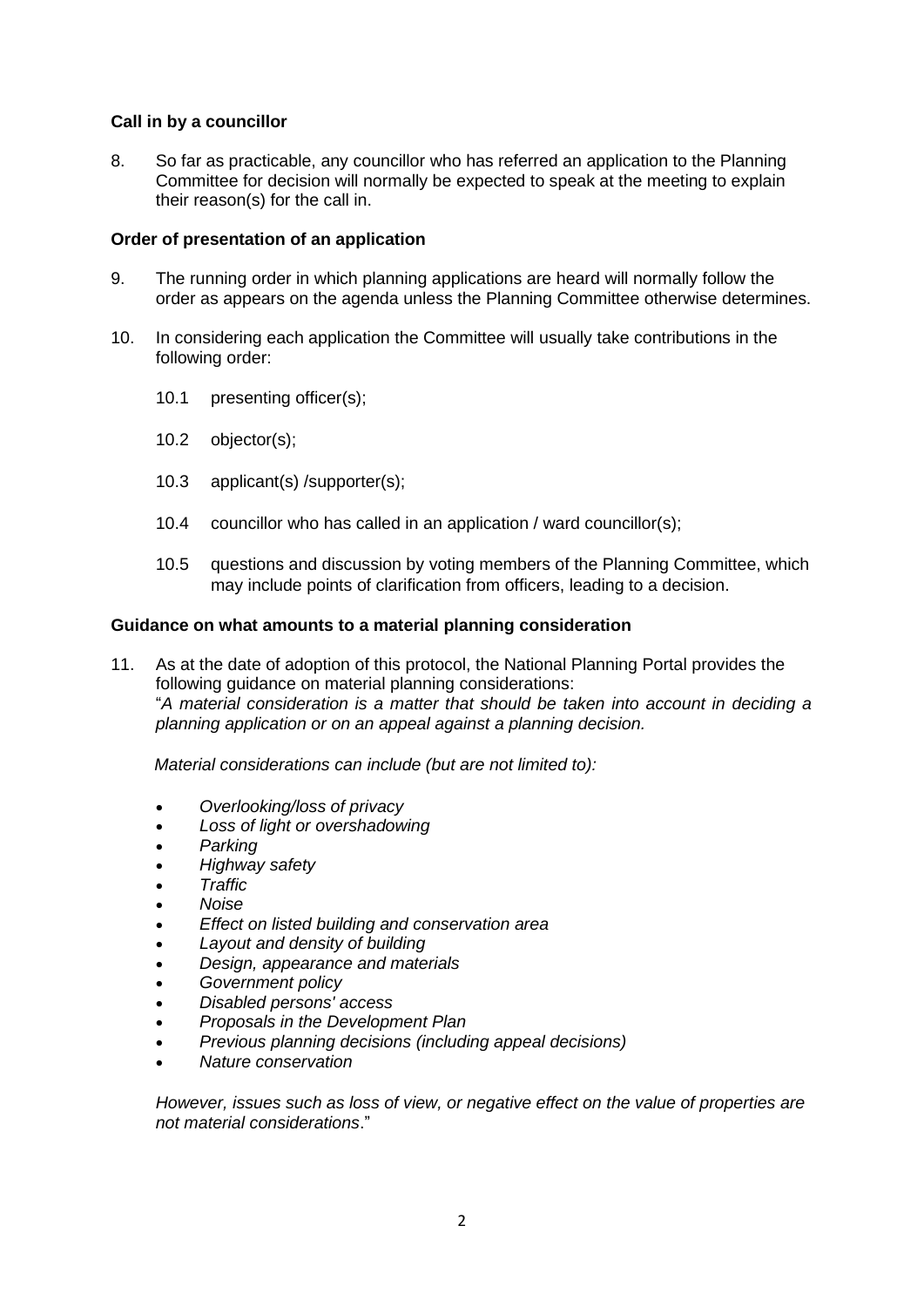[https://www.planningportal.co.uk/faqs/faq/4/what\\_are\\_material\\_considerations#:~:text](https://www.planningportal.co.uk/faqs/faq/4/what_are_material_considerations#:~:text=A%20material%20consideration%20is%20a,Loss%20of%20light%20or%20overshadowing) [=A%20material%20consideration%20is%20a,Loss%20of%20light%20or%20overshad](https://www.planningportal.co.uk/faqs/faq/4/what_are_material_considerations#:~:text=A%20material%20consideration%20is%20a,Loss%20of%20light%20or%20overshadowing) [owing](https://www.planningportal.co.uk/faqs/faq/4/what_are_material_considerations#:~:text=A%20material%20consideration%20is%20a,Loss%20of%20light%20or%20overshadowing)

## **Chairman's General Discretion**

12. The Chairman has absolute discretion as to how this protocol shall be applied in respect of any individual application so far as it relates to the conduct of the meeting including whether in any circumstance it should be waived, added to or otherwise modified. This discretion includes varying the speaking time allowed and the number of speakers. Where a decision has been taken to adjust any part of this protocol the Chairman will normally aim to identify such change at the start the meeting of the Planning Committee. In the event of any uncertainty as to the interpretation or application of any part of this protocol a determination by the Chairman will be conclusive.

## **Updates**

13. Any updates on planning applications to be considered by the Committee will be published by Democratic Services as soon as reasonably practicable after 12 noon on the day before the meeting.

## **Note**

For the purpose of this protocol:

- (a) reference to the "Chairman" means the Chairman of Planning Committee and shall include the Vice Chairman of Planning Committee if the Chairman is at any time unavailable or absent and the person presiding at the meeting of a Planning Committee at any time that both the Chairman and Vice Chairman of Planning Committee are unavailable or absent;
- (b) reference to the Head of Planning includes any officer nominated by them for the purposes of this protocol and if at any time the Head of Planning in unavailable, absent or the post is vacant / ceases to exist, then the Development Management Manager or if also unavailable / absent or that post is vacant/no longer exists then the next most senior officer in the development management team (or any of them if more than one) who is first contactable;
- (c) reference to 'ward councillor' means a councillor in whose ward the application being considered at a meeting of Planning Committee is situated in whole or part and who is not a voting member of the Planning Committee in respect of that item;
- (d) a "wholly virtual meeting" is a meeting of the Planning Committee where no one including officers and councillors physically attend the meeting; and
- (e) a meeting will not be held as a "wholly virtual meeting" unless legislation permits.
- Any electronic broadcasting and recording of a meeting by the Council is dependent upon it being reasonably practically able to do so at the time of the meeting. A meeting other than a wholly virtual meeting may proceed even if it cannot be electronically broadcast and / or recorded.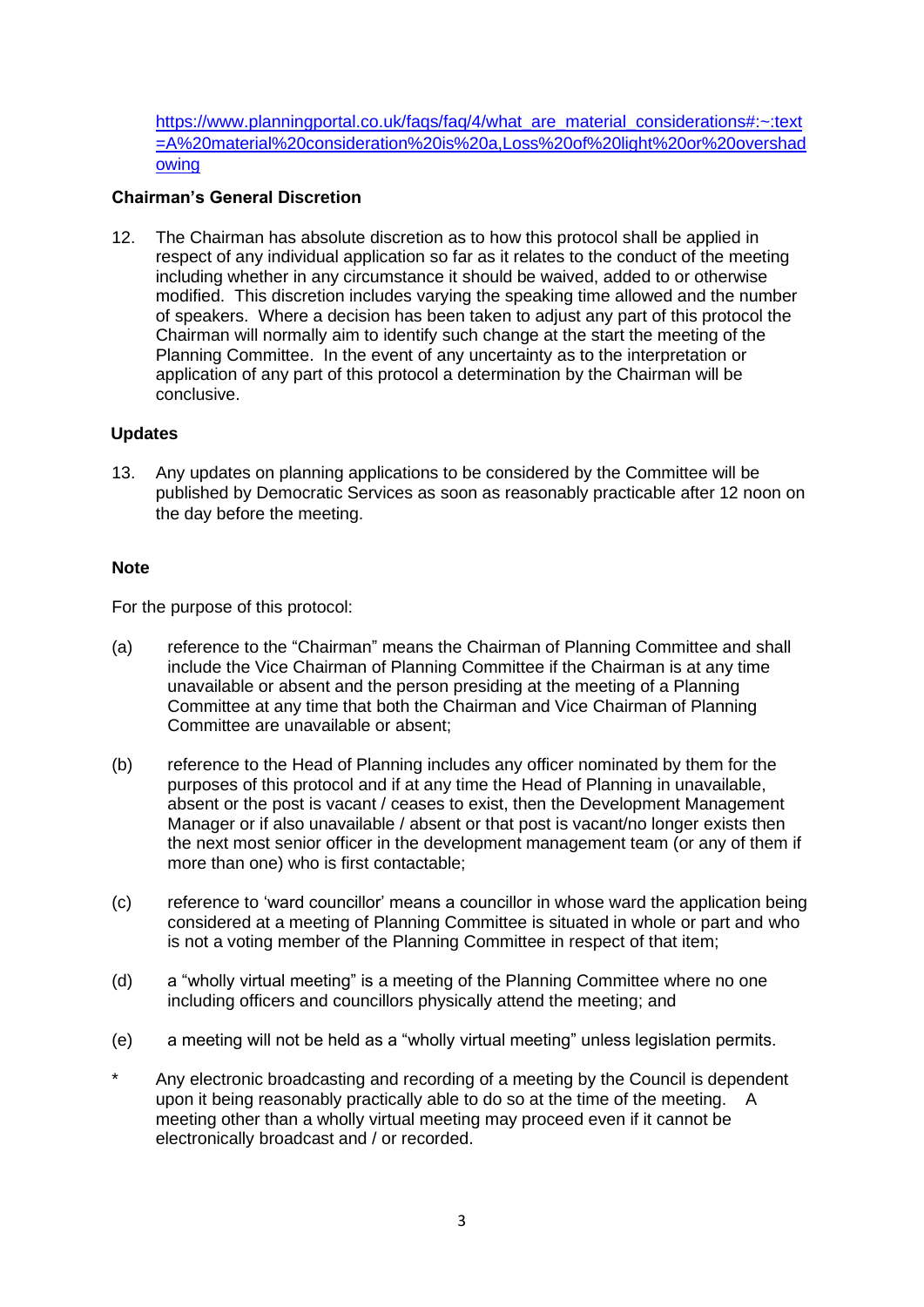## **PART A**

## **Application of Part A**

- 14. A meeting of the Planning Committee to which Part A of this protocol applies may, so far as capacity allows, be attended in person by any member of the public to the extent as provided for in the Council's adopted Access to Information Procedure Rules as set out in the Constitution.
- 15. In circumstances where Part A applies, an opportunity will normally be provided for persons attending a meeting of the Planning Committee to speak at it in relation to an application being considered at that meeting to the extent as provided for in this protocol.

## **Speaking at Planning Committee**

- 16. Any applicant, objector or supporter who wishes to speak at a Planning Committee meeting must register a request in writing with the Democratic Services Unit by 12 noon at least **one** clear working day prior to the date of the meeting. A person registering such a request should:
	- 16.1 make clear as to the item(s) on which they wish to speak;
	- 16.2 provide contact details including a telephone number and/or email address at which they can be reached; and
	- 16.3 identify whether they support or oppose the application.
- 17. There will be a maximum combined time of **five** minutes allowed for any person(s) objecting to an application to speak. A further combined **five** minute maximum will also be allowed for any supporter(s). Up to **two** people may speak during each of these allotted times (the applicant(s) and any agent for the applicant(s) will each count as separate speakers in support). No speaker may speak for more than half this time (i.e. **two and a half minutes)** unless:
	- 17.1 there is no other speaker who has also been allotted to speak for the remainder of the five minutes allowed; or
	- 17.2 the other allotted speaker expressly agrees to the speaker been entitled to use more than half of the total speaking time allowed.
- 18. If more than two people seek to register a wish to speak for either side, an officer from the Democratic Services Unit may ask those wishing to speak to appoint up to two representatives to address the Planning Committee. In the absence of agreement as to representatives, entitlement to speak will normally be allocated in accordance with the order when a request is received. However, in the event of an applicant(s) and / or the agent of the applicant(s) wishing to speak in support of an application such person(s) will be given the option to elect to speak in preference to any other person registered to speak in support.
- 19. A person registered to speak may appoint a different person to speak on their behalf. A person may at any time withdraw their request to speak; however, where such a request is made after the deadline date for receipt of requests then the available slot will not be made available for a different speaker.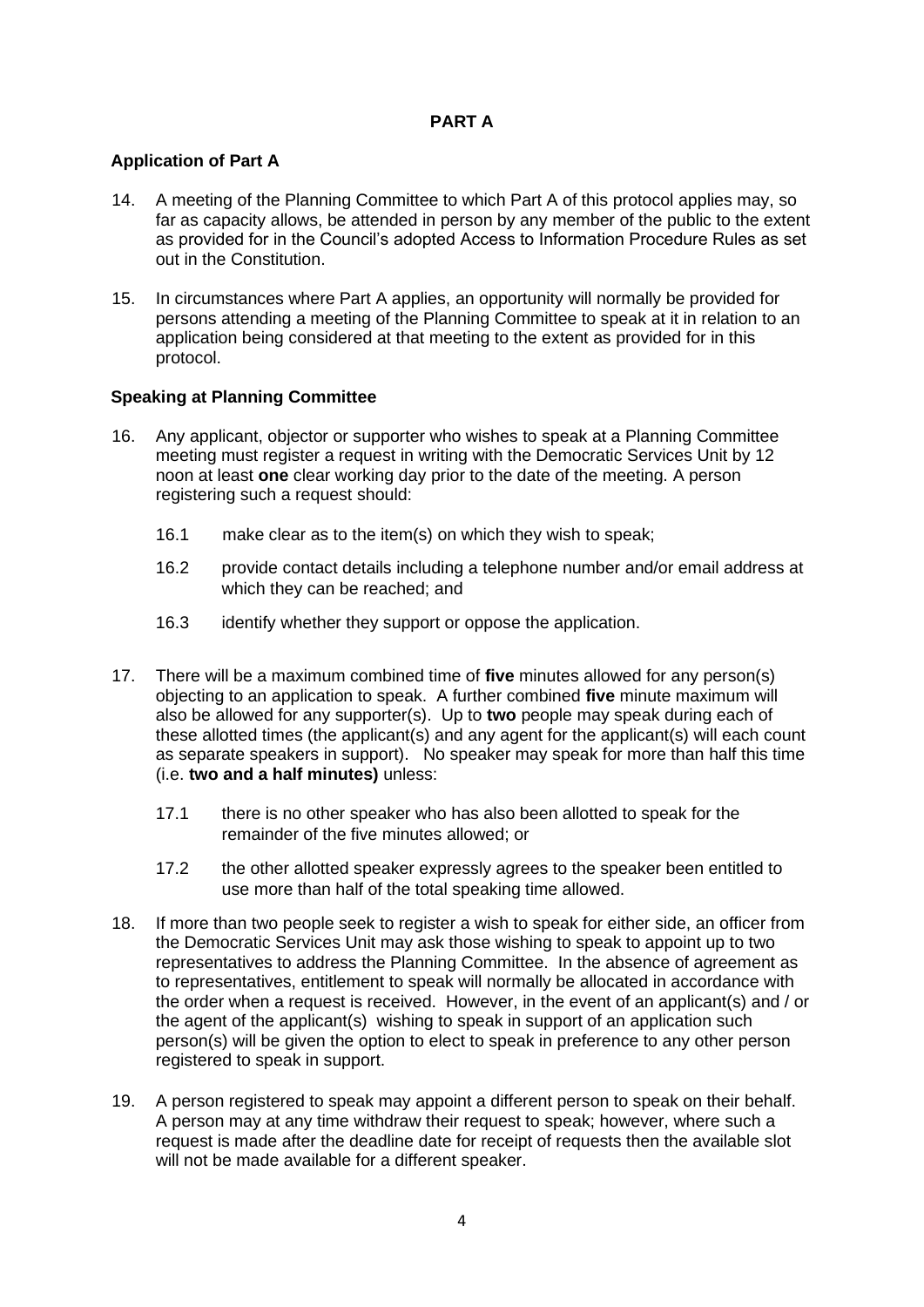- 20. The same person may not register to speak both in support and against an application. If such requests are received, the person submitting the request will be invited to elect to speak either in support or against. In the event of a person not making such an election then all the requests by that person will be treated as invalid in relation to that application.
- 21. A Parish or Town Council representative who wishes to speak must register as an objector or supporter and will be subject to the same provisions for speaking as any other objector or supporter (as the case may be).
- 22. Any ward councillor shall be afforded an opportunity to speak on an application at the Planning Committee meeting at which it is considered. Every ward councillor who wishes to speak will have up to **five** minutes each.
- 23. At the discretion of the Chairman, any other councillor not sitting as a voting member of the Planning Committee may also be given the right to speak on an item being considered at Planning Committee. Every such councillor will have up to **five** minutes each.
- 24. Any member of the Planning Committee who has referred an application to the Committee for decision but who exercises their discretion not to participate and vote on that item as a member of the Planning Committee (whether because they consider they may have a predetermined view or otherwise), may have or be given the right to speak as a ward councillor or otherwise in accordance with the provisions of the Part, but must not participate in any discussion or vote as a member of the Planning Committee. Such a member will normally be invited to leave the room after speaking until consideration of that application has been concluded.
- 25. During consideration of a planning application at a Planning Committee meeting no question should be put or comment made to any councillor sitting on the Planning Committee by any applicant, objector or supporter whether as part of a speech or otherwise.

## **Content of speeches and use of supporting documentation**

- 26. Speaking must be done in the form of an oral statement, which should only refer to planning related issues as these are the only matters the Planning Committee can consider when making decisions on planning applications. Speakers should direct their points to reinforcing or amplifying the planning representations already made to the Council in writing. Guidance on what constitutes planning considerations is included as part of this protocol. Speakers must take care to avoid any statement that might be libellous, slanderous or otherwise abusive to any person or group, including the applicant.
- 27. In the interests of fairness, no applicant, objector or supporter will be allowed to produce at a meeting of the Planning Committee information or documentation of any kind (including any photograph or other visual aid), that has not already been submitted as part of a prior representation or submission in relation to the application at a time that pre-dates the publication of the agenda for that Planning Committee meeting. Any person seeking to rely on such information should draw this to the attention of Democratic Services in advance of any reference being made to it.
- 28. Anyone who wishes to provide any photograph, illustration or other visual material to be displayed on screen during a representation must submit this to Democratic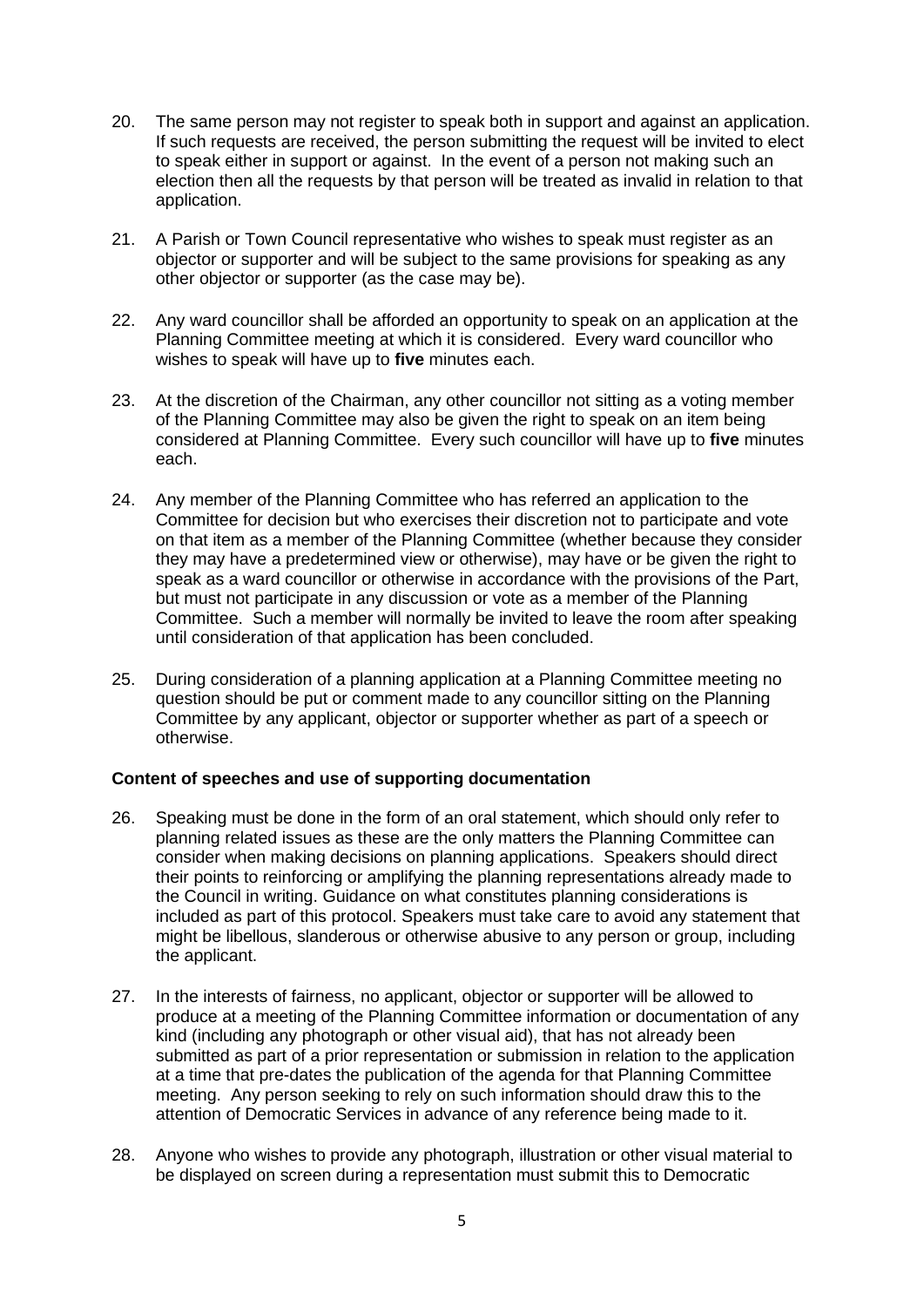Services at least **two** clear working days prior to the date of the meeting in a format previously agreed in writing by an officer from the Democratic Services Unit for the purposes of that representation. Electronic information provided after this time or in a format not agreed will not be accepted. The maximum number of items to be displayed must not exceed five. Further, the ability to use any such electronic presential material is wholly dependent upon the availability and operation of suitable electronic equipment at the time of the Planning Committee meeting and cannot be guaranteed. Every person making a representation should therefore ensure that it is not dependent on such information being displayed.

### **Submission of statement as an alternative to speaking**

- 29. A councillor or member of the public who has been allocated an opportunity to speak at a meeting of the Planning Committee in relation to an item may as an alternative to attending in person submit a written statement to be read out on their behalf. Any such statement:
	- 29.1 must not exceed 450 words in total;
	- 29.2 must have been received by the Democratic Services Unit by noon at least **one** clear working day prior to the date of the Planning Committee;
	- 29.3 when submitted by a member of the public will be treated as amounting to two and a half minutes of the total time allotted for speaking;
	- 29.4 may so far as circumstances allow be withdrawn at any time prior to the Planning Committee meeting by giving notice to the Democratic Services Unit; however, where such withdrawal occurs after the deadline date for registering a request to speak has passed then an alternative slot will not be made available;
	- 29.5 may not normally be modified after the deadline date for registering a request to speak has passed unless such modification is requested by an officer from the Democratic Services Unit; and
	- 29.6 will normally be read out aloud by an officer from the Democratic Services Unit having regard to the order of presentation identified in this protocol.

#### **Assessment of information**

- 30. The Council reserves the right to check any information / documentation provided to it for use at a Planning Committee meeting including any statement and to prevent the use of such information / documentation in whole or part, in particular, if it:
	- 30.1 is considered that it contains information of a kind that might be libellous, slanderous, abusive to any party including an applicant or might result in the disclosure of any personal information for which express consent has not been given; and/or
	- 30.2 is identified as having anything on it that is considered could be an electronic virus, malware or similar.
- 31. The Head of Planning in consultation with the Chairman shall have the absolute discretion to determine whether any such information / documentation should not be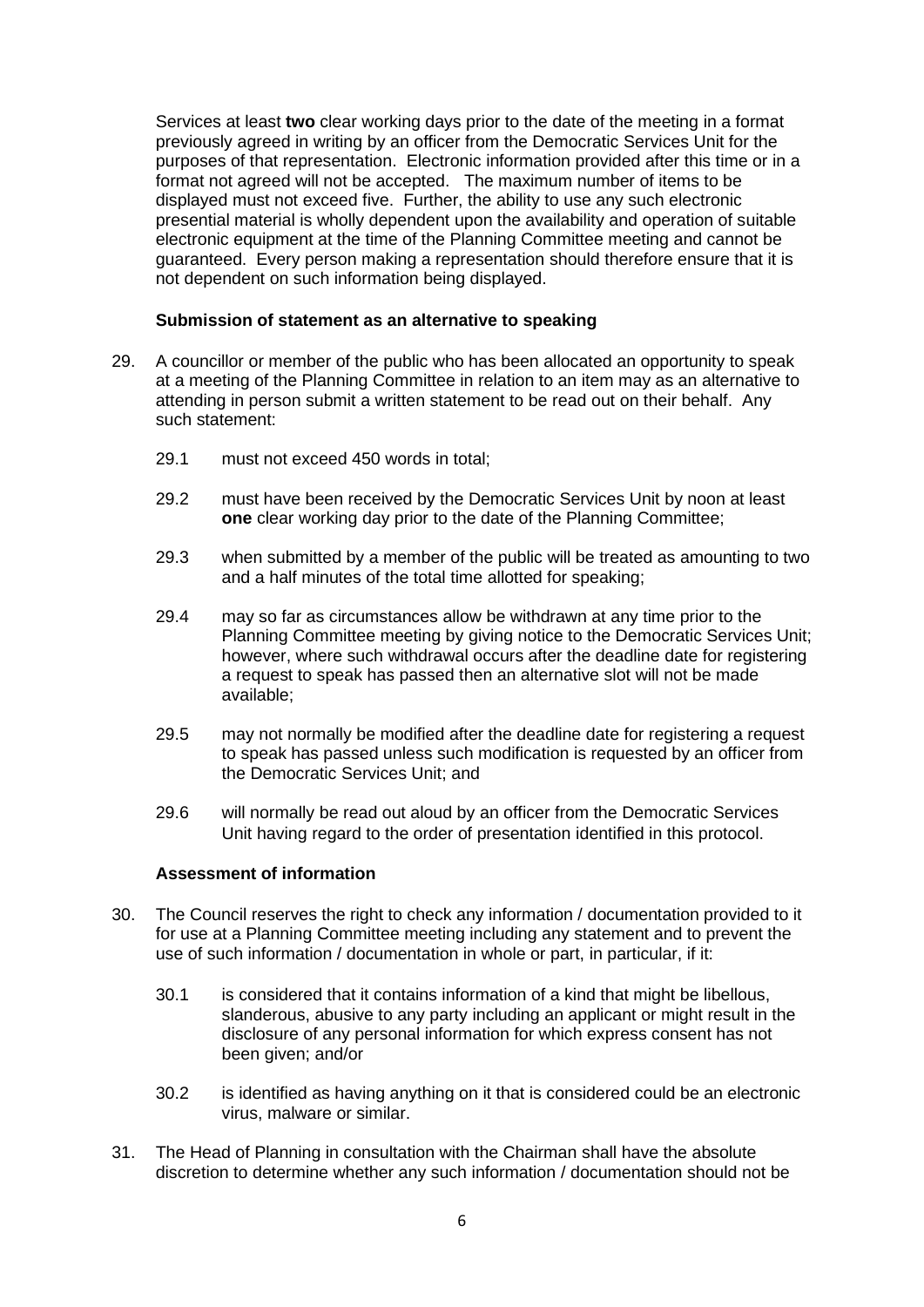used. If circumstances reasonably permit, an officer from the Democratic Services Unit may seek to request a person modify such information / documentation to address any issue identified.

## **Questions to persons speaking**

32. Questions will not normally be asked of any person speaking as a councillor, objector or supporter who is not speaking as a voting member of the Planning Committee in relation to an item. However, the Chairman at their absolute discretion may raise points of clarification.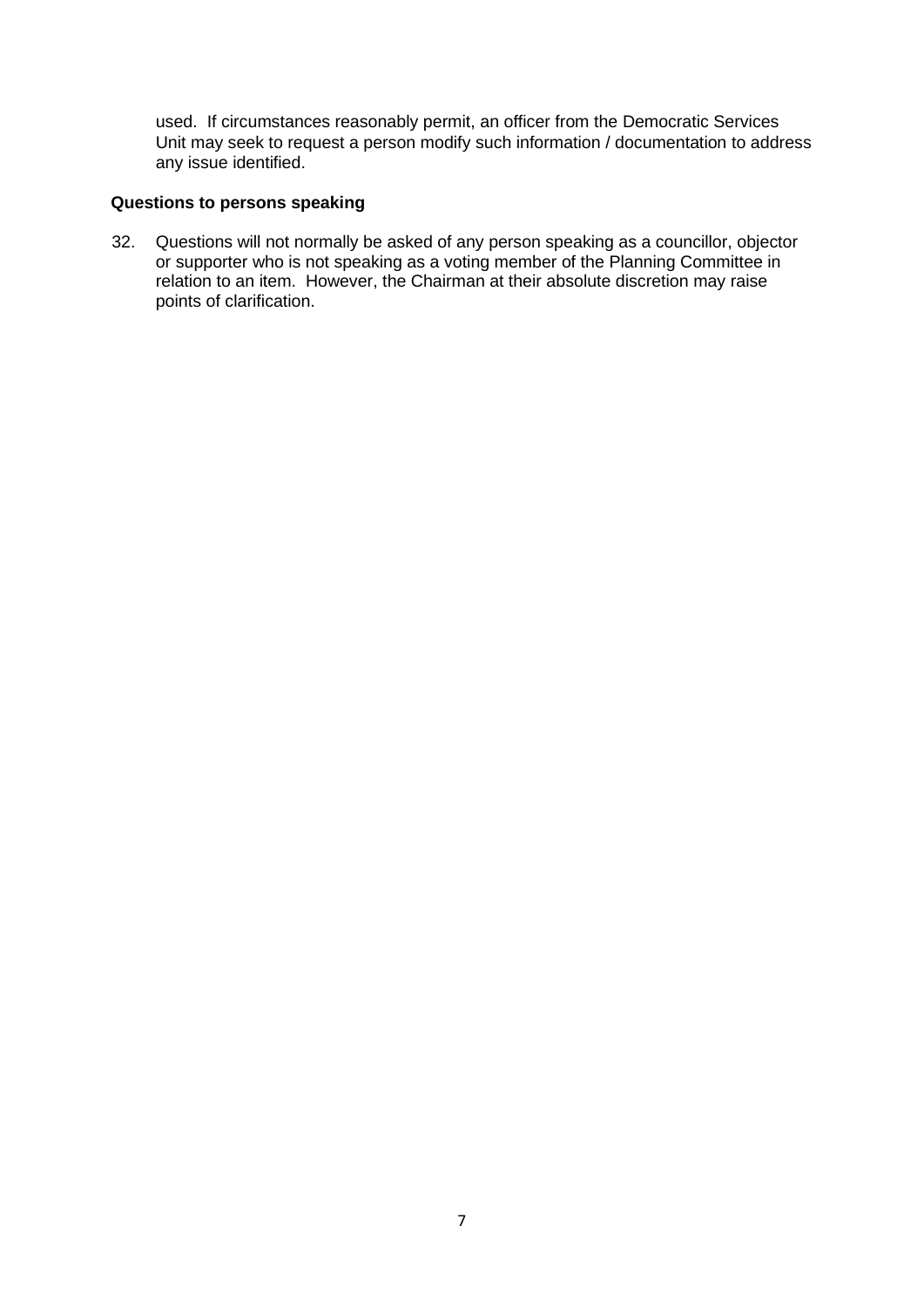## **PART B**

## **Application of Part B**

- 33. Where a decision has been taken that Part B of this protocol applies to a meeting of the Planning Committee then subject as provided for in this Part B the provisions below shall apply whether or not the meeting is a wholly virtual meeting.
- 34. Unless a meeting of the Planning Committee is a wholly virtual meeting, a meeting of the Planning Committee may, so far as capacity allows, be attended in person by any member of the public to the extent as provided for in the Council's adopted Access to Information Procedure Rules as set out in the Constitution.
- 35. A meeting of the Planning Committee will only be held as a wholly virtual meeting during such time as a decision has been taken by BCP Council that committee meetings of the Council may be held in this way. In the event of there being a discretion as to whether a meeting of the Planning Committee shall be held as a wholly virtual meeting, then the Head of Planning in consultation with the Chairman shall be able to determine whether such a discretion should be applied.
- 36. In circumstances where it is known in advance of the publication of an agenda of a meeting of the Planning Committee that Part B will apply to that meeting then, so far as reasonably practicable, a note will normally be placed on the agenda identifying this to be the case and explaining if that meeting is to take place as a wholly virtual meeting.
- 37. Reference to attendance at a meeting in this Part B can, unless the meeting is a wholly virtual meeting, mean attending in person or virtually. However, unless the meeting is a wholly virtual meeting, where reference is made to a councillor attending a meeting this can mean attending virtually only where the Chairman at their discretion considers this appropriate. In that event, facilities will be made available for the virtual attendance and speaking at the meeting of the Planning Committee of such councillor(s).

#### **Use of statements**

- 38. The provisions below provide a mechanism for members of the public to submit statements to be read out at a meeting in relation to individual planning applications. Members of the public attending a meeting will not normally be given the opportunity to speak at the meeting on such matters and no facilities will usually be made available to enable this.
- 39. Any person who wishes to provide a written statement to be read out on their behalf at a meeting of the Planning Committee must arrange for this to have been received by Democratic Services by 12 noon at least **one** clear working day prior to the date of the meeting. A person submitting such a statement should:
	- 39.1 make clear as to the item to which the statement relates;
	- 39.2 provide contact details including a telephone number and/or email address at which they can be reached; and
	- 39.3 identify whether the statement is in support of or opposed to the application.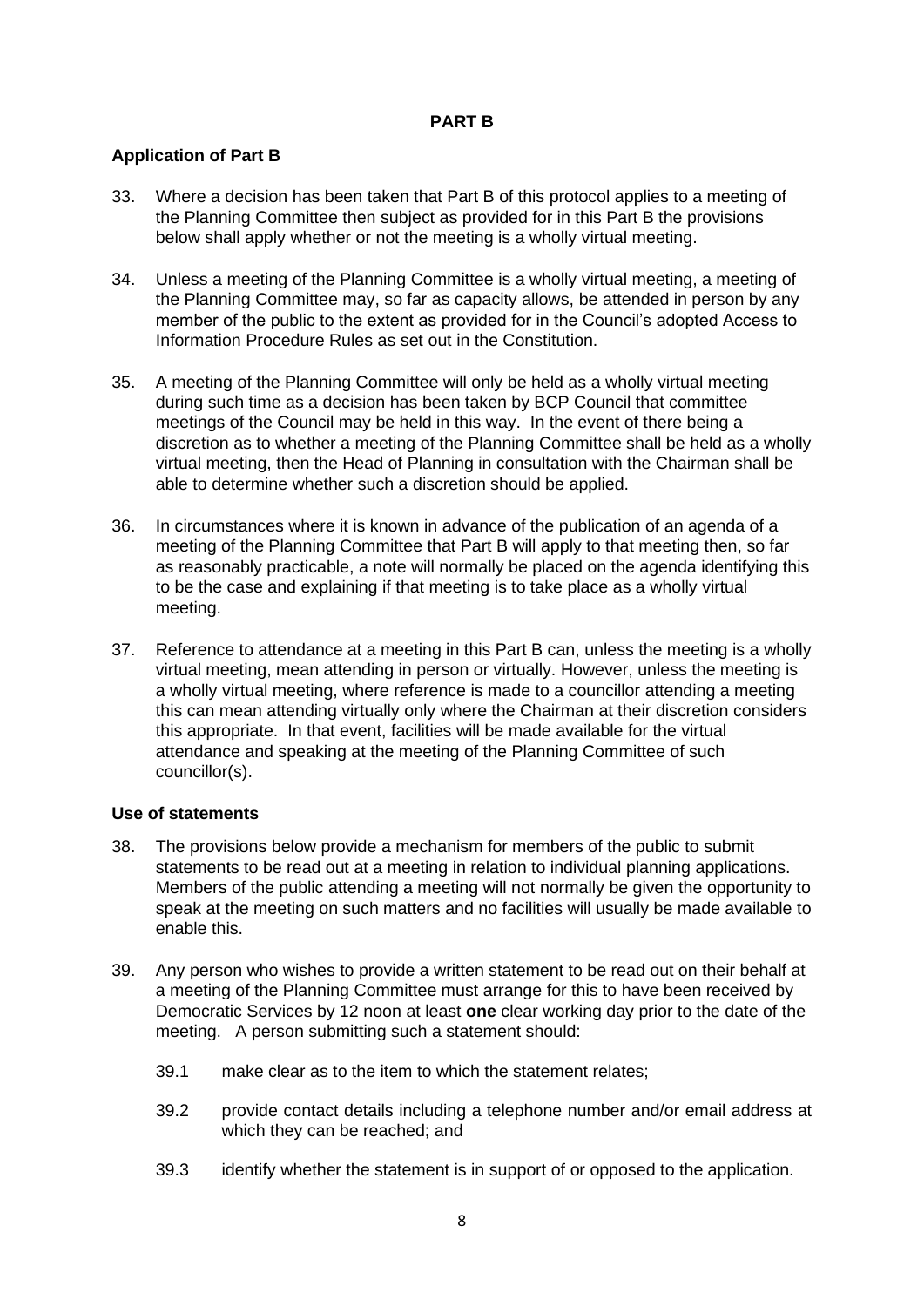- 40. A maximum of two statements from members of the public objecting to an application will be considered by the Planning Committee and a maximum of two statements from supporter(s) (a statement from the applicant and any agent for the applicant will each count as a separate statement in support). Each statement may consist of up to 450 words.
- 41. Statements will be accepted on a first come, first served basis. Statements will not normally be accepted once the limit has been reached. However, in the event of an applicant and / or the agent of an applicant wishing to submit a statement in support of an application such person(s) will be given the option for their statement(s) to be read out in preference to any other statement submitted by a person in support. Applicant(s) / supporter(s) and objectors with similar views are encouraged to coordinate in advance in the production of statements.
- 42. So far as circumstances allow, a person may at any time prior to the Planning Committee meeting seek to withdraw a statement by giving notice to the Democratic Services Unit; however, where such withdrawal occurs after the deadline date for receipt of statements then the available slot will not be made available for a different statement.
- 43. A person shall not normally be able to modify a statement after the deadline date for submission of statements has passed unless such modification is requested by an officer from the Democratic Services Unit.
- 44. The same person may not submit more than one statement. If more than one statement is received, the person submitting the statement will be invited to elect which statement should be read out. In the event of a person not making such an election then all the statements by that person will be treated as invalid in relation to that application.
- 45. A Parish or Town Council representative who wishes to submit a statement must identity whether their statement is being made as an objector or supporter and will be subject to the same provisions for statements as any other objector or supporter.
- 46. Statements relating to a planning application will be read aloud by an officer from the Democratic Services Unit. Statements will be read out having regard to the order of presentation identified in this protocol.
- 47. Any ward councillor will also be given the opportunity to attend and speak at the meeting on an application at the Planning Committee meeting at which it is considered.
- 48. At the discretion of the Chairman any other councillor not sitting as a voting member of the Planning Committee may also be given the right to attend and speak on an item being considered at Planning Committee.
- 49. Any councillor who virtually attends to speak on an application at a meeting of the Planning Committee and who is not a voting member of the Planning Committee in relation to that item should also submit a written version of what they intend to say to Democratic Services at least **one** clear working day prior to the date of the meeting. Statements may consist of up to 900 words. In the event of a councillor not being able to access the meeting at the appropriate time for any reason, this statement will be read out on their behalf to ensure their views can be taken into account.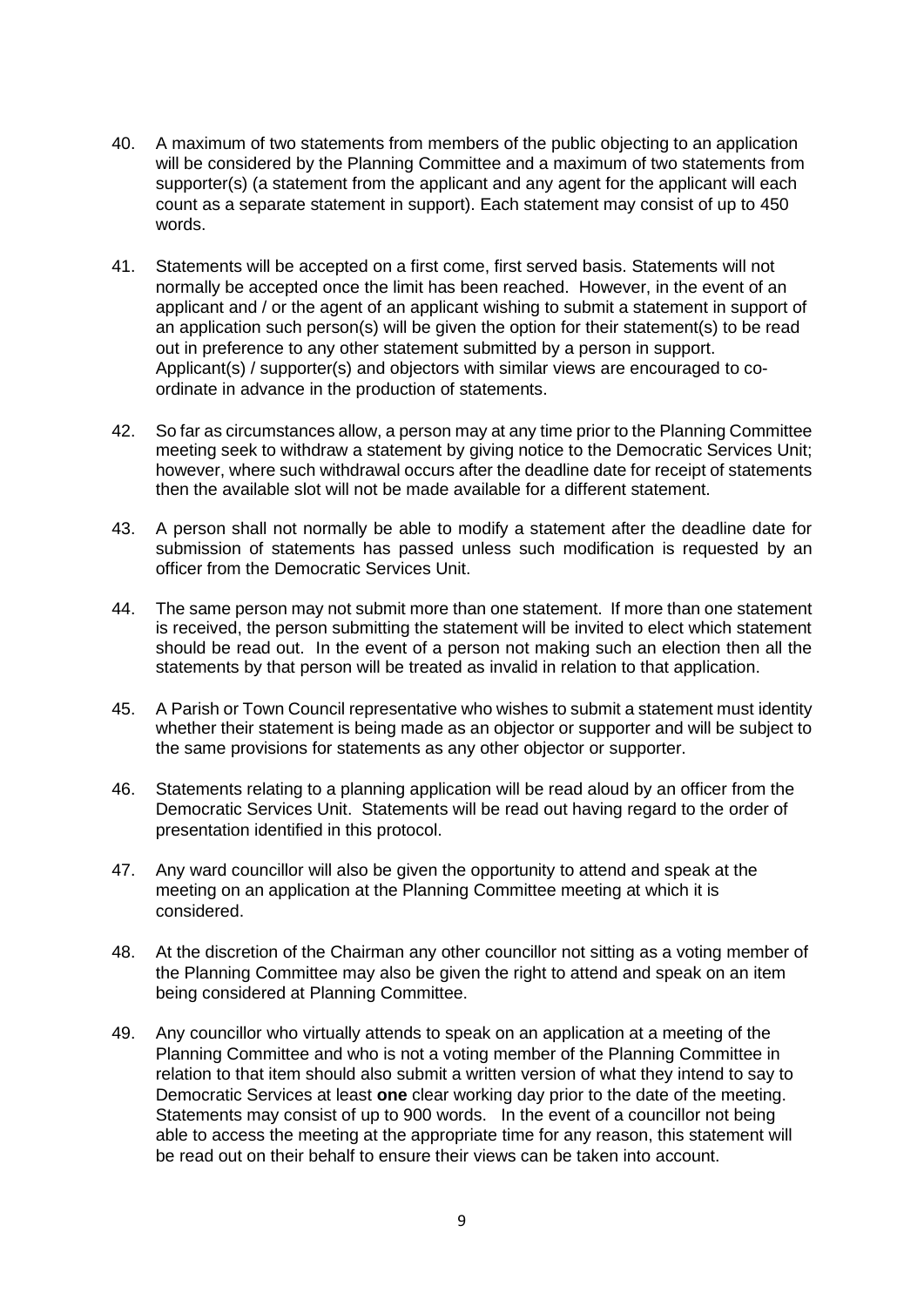Accordingly, the inability of a councillor to actually speak at the meeting will not prevent an item being determined.

50. Any member of the Planning Committee who has referred an application to the Committee for decision but who exercises their discretion not to participate and vote on that item as a member of the Planning Committee (whether because they consider they may have a predetermined view or otherwise), may speak as a ward councillor or otherwise in accordance with the provisions of this Part, but must not participate in any discussion or vote as a member of the Committee.

#### **Content of statements and use of supporting documentation**

- 51. Every written statement that is submitted by any person in accordance with this Part of the protocol should refer to planning related issues as these are the only matters the Committee can consider when making decisions on planning applications.
- 52. Statements should be directed towards reinforcing or amplifying the planning representations already made to the Council in writing. Guidance on what constitutes planning considerations is included as part of this protocol.
- 53. In the interests of fairness, no documentation of any kind will be allowed to be presented at the time that a statement is being read out (including any photograph or other visual aid), that has not already been submitted as part of a prior representation or submission in relation to the application at a time that pre-dates the publication of the agenda for that Planning Committee meeting.
- 54. Anyone submitting a written statement who wishes to provide any photograph, illustration or other visual material to be displayed on screen while their statement is being read aloud must submit this to the Democratic Services Unit at least **two** clear working days prior to the date of the meeting in a format previously agreed in writing by an officer from the Democratic Services Unit for the purposes of that statement. Information provided after this time or in a format not agreed will not be accepted. The maximum number of items that may be displayed is five. Further, the ability to have any such presential material displayed is wholly dependent upon the availability and operation of suitable electronic equipment at the time of the Planning Committee meeting and cannot be guaranteed. Anyone submitting a statement should therefore ensure that their statement is not dependent on such information being shown.
- 55. The Council reserves the right to check any information /documentation provided to it for use at a Planning Committee meeting including any statement and to prevent the use of such information / documentation in whole or part, in particular, if it:
	- 56.1 is considered to contain information of a kind that might be libellous, slanderous, abusive to any party (including an applicant) or might result in the disclosure of any personal information for which express consent has not been given; and/or
	- 56.2 is identified as having anything on it that is considered could be an electronic virus, malware or similar.
- 56. The Head of Planning in consultation with the Chairman shall have the absolute discretion to determine whether the whole or any part of any such information / documentation should not be used. If circumstances reasonably permit, an officer